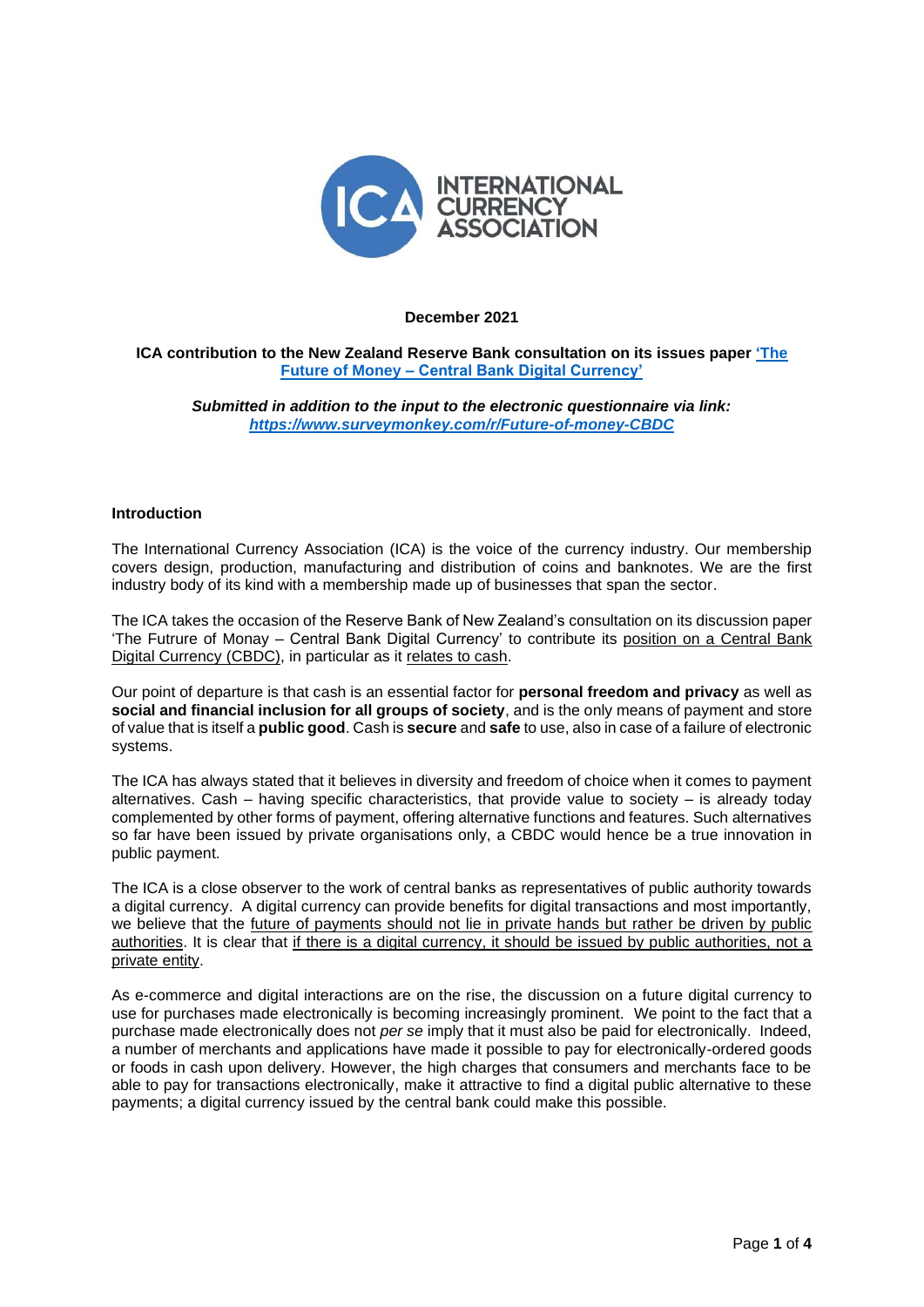

## **Main principles for a Central Bank Digital Currency (CBDC)**

CBDCs are often referred to as 'digital cash'. In that light, two important points form the foundations for our considerations on a CBDC:

*1) The characteristics of physical cash that a digital currency should have in order to be able to truly play the role of 'digital cash'*

*2) The conditions to be met for 'physical cash' and a public digital currency to exist together* 

## **The key characteristics of physical cash that a digital currency should have in order to truly be 'digital cash' and a public good**

\*\*\*

The ICA stresses that (physical) cash is a public good and the only truly universal means of payment. It is remittance-free: the holder can use it for a purchase or exchange or receive it without requiring any further infrastructure such as an account, a reader or other. It will function even in case of electronic failures, electromagnetic pulse damage, natural catastrophes or cyber attacks. This is a characteristic which digital cash in all probability will never be able to meet. However, there are aspects of physical cash which should also be features of a public digital currency.

The most important aspects in our view that should also characterise a public digital currency in order for it to also be – like cash – a public good, are that it should be a private transaction, easy to use, widely accessible, with maximum safeguards for security and come at no additional cost to the users, the holders and the recipients. I.e. no data, no barrier, no fee! It should also be easy to swap between digital and physical forms as long as the physical form remains – this may require additional exchange points specifically for CBDCs. .

It is essential for a future CBDC to guarantee full privacy to its users. A CBDC will only stand apart from existing and future private (cryptocurrency) means of electronic payments if that is what it achieves to do. For example, a CBDC needs to allow e.g. abuse victims to save for an escape without leaving any digital trail or for people to protest without fear of repercussions. Without the full privacy of physical cash, future personal freedoms and rights become threatened. No data should be collected from the user. However, AML/ATF procedures need to be applicable to digital cash as well.

A digital currency should also seek to approximate universal accessibility as much as possible and needs to be accepted by the general public. While it is likely to always require some electronic application/investment (e.g. a smartphone), the hurdle for adoption should be kept as low as possible to ensure that the digital currency is as straightforward as possible for consumers to use. A simple form factor of a digital device to store/access value could also be offered by the public authority (e.g. a chip in a card or wearable, a simple reader/display), like authorities offer banknotes/coins and passports / ID cards today.

Any form of payment that is a public good should be easy to use. A simple user interface and nonexpensive devices are important. Notably, people of all ages should be able to use it and any barriers to using should be carefully weighed against the need for universal accessibility. If a smartphone is the vehicle of CBDC then they need to be available to everybody, with public charging points, free-to-use wi-fi and/or mobile networks covering every area of the territory, in this case the UK. The ICA also hopes that the designers of a digital currency will take inspiration from the efforts of banknote and coins designers to ensure that persons with a visual disability can make full use of cash - for instance triggering a smartphone that vibrates as well as speaks out load for users who don't want to appear vulnerable when making public payments by having a audible indication that they need help. As access to online means of communication is not guaranteed for all at all times, a CBDC should be accessible offline as well, with restrictions guaranteeing that amounts are not spent twice. Rapid appeals processes and resolution need to be in place for fees associated with accidental spend, which can hit those on a limited budget hard, in particular if they are victims of a scam or experience the double spend problem.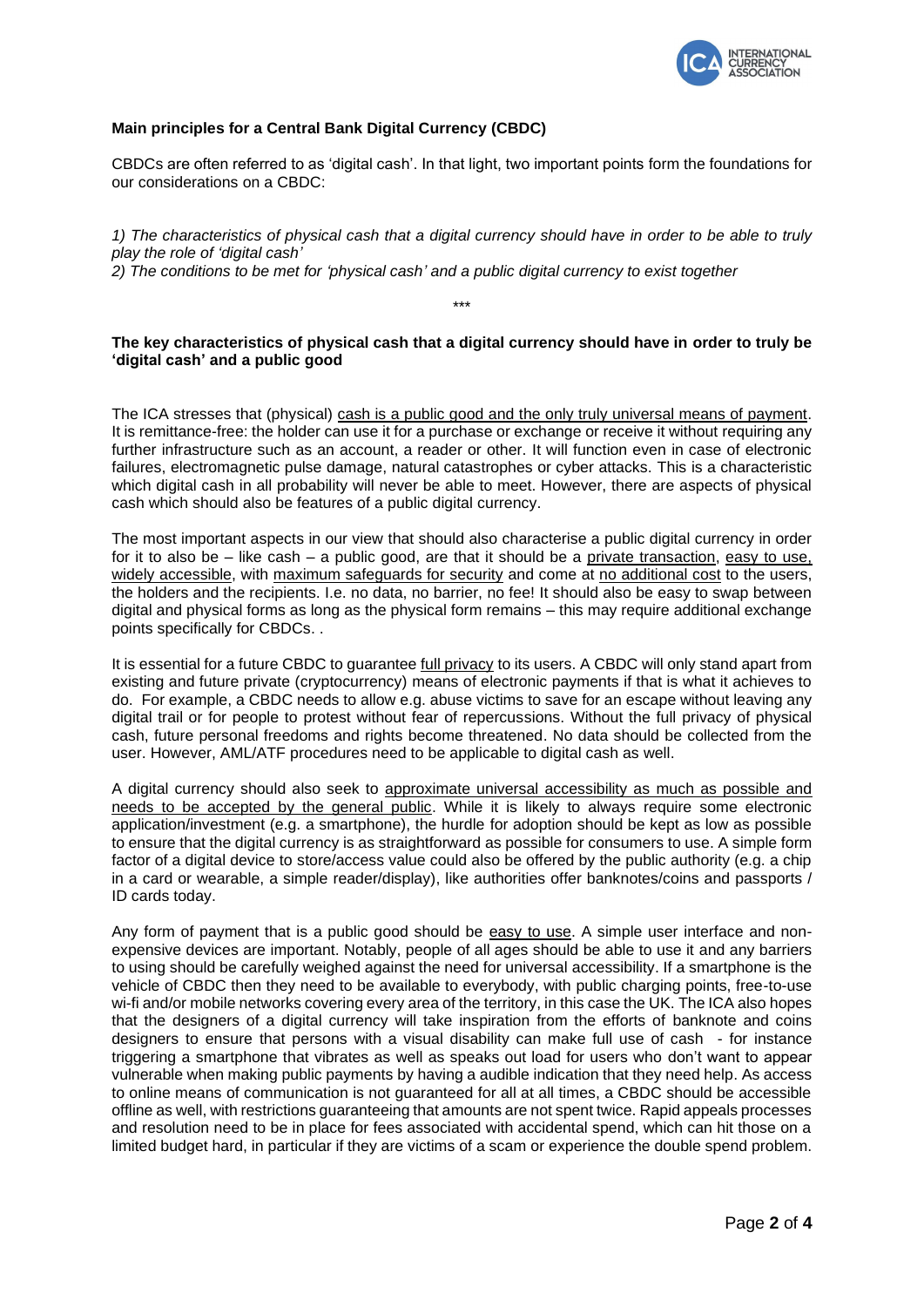

A CBDC should offer maximum safeguards for security and protection against cyber-attacks. The risk to the economy posed by a cyber-attack as well as to public confidence in a CBDC could be devastating, particularly if a successful attack went unchecked or were undiscovered for a period of time. Even an unproven claim that the CBDC had been hacked could potentially be highly destabilising for the economy. This risk is an order of magnitude higher than for physical cash, as there is no easy/practical way for the public to authenticate whether a CBDC is genuine. Developing a public authentication solution for a CBDC should thus also be a key requirement to ensure that digital cash can be a public good. Regular penetration and security audits of the network will be required, taking into advance the latest in quantum computing advances.

Long term resilience and business continuity needs to be built into the digital payments landscape, possibly using different raw materials to avoid being crippled in case of shortages in the supply chain. The CBDC needs to consider the impact of global warming, electricity shortages and extreme weather knocking out critical infrastructure. The energetic and environmental cost of a CBDC should be lower than that of cryptocurrenices.

Paying for goods or services or exchanging money should not cost the user. Unfortunately, today's consumers and to a sometimes even larger extent, merchants, are facing a myriad of charges and hurdles for most transactions, including for bank account fees, credit card fees and fees to set up an electronic payment service to pay online. A CBDC should aim to be a counterforce to such costs and fees by demanding no additional cost.

## **How cash and a CBDC can exist together**

In order for physical cash to continue to play its role, a CBDC must truly be a *digital expression of cash*. The key dimension of cash that a digital currency must also carry is the absolute respect of privacy. If physical cash is the only currency available that guarantees privacy, it runs the risk of being stigmatized, with disastrous consequences for those parts of the population that depend on it.

In order to be able to act as a digital expression of cash, a CBDC and physical cash must also be mutually convertible. That means free and flexible conversion of a digital currency into physical cash and vice versa, in addition to the free exchange into any physical or digital or physical currency of another country/trade zone. It is important that exchangeability between its physical and digital forms is available at no cost and without any system to penalise one or the other, in order to offer a fair and free choice for consumers. A network allowing users to easily swap cash for their CBDC would contribute to maintaining the cash infrastructure.

As noted above, a crucial characteristic for cash is the universality of acceptance and availability and Central Banks should strive for a CBDC to replicate this characteristic inside the UK and for people travelling as far as is possible. We recommend the free-of-cost exchange into a CBDC or physical currency of another country/trade zone, in line with our consideration that in order to be able to act as a digital expression of cash, the digital euro and physical cash must be mutually convertible. In parallel, it should also be ensured – where needed, by legislation – that the universality of acceptance and availability of physical cash can continue, for example by mandating the acceptance of physical cash where this has been contested. With the introduction of digital cash, the continuation of availability of physical cash must be guaranteed through a wide distribution network and notably the role of retail banks must be taken into close consideration.

At the same time, digital cash should also be usable in offline mode, with some restrictions, notably to avoid multiple use of the "same dollar". AML/ATF procedures need to be applicable to digital cash, just as they are applied to physical cash. Mechanisms should be in place to avoid overspending by means of artificial friction, just as physical cash provides – it is not common to mistakenly spend 1000 dollars instead of 10 dollars in the physical world, the same should be ensured for the digital sphere.

We emphasise that the central banks are public institutions that the public can trust to issue a currency that truly guarantees privacy and the universality of acceptance and availability. Private initiators of currency i.e. cryptocurrencies can rightly never have the full trust of the public. It falls within the central